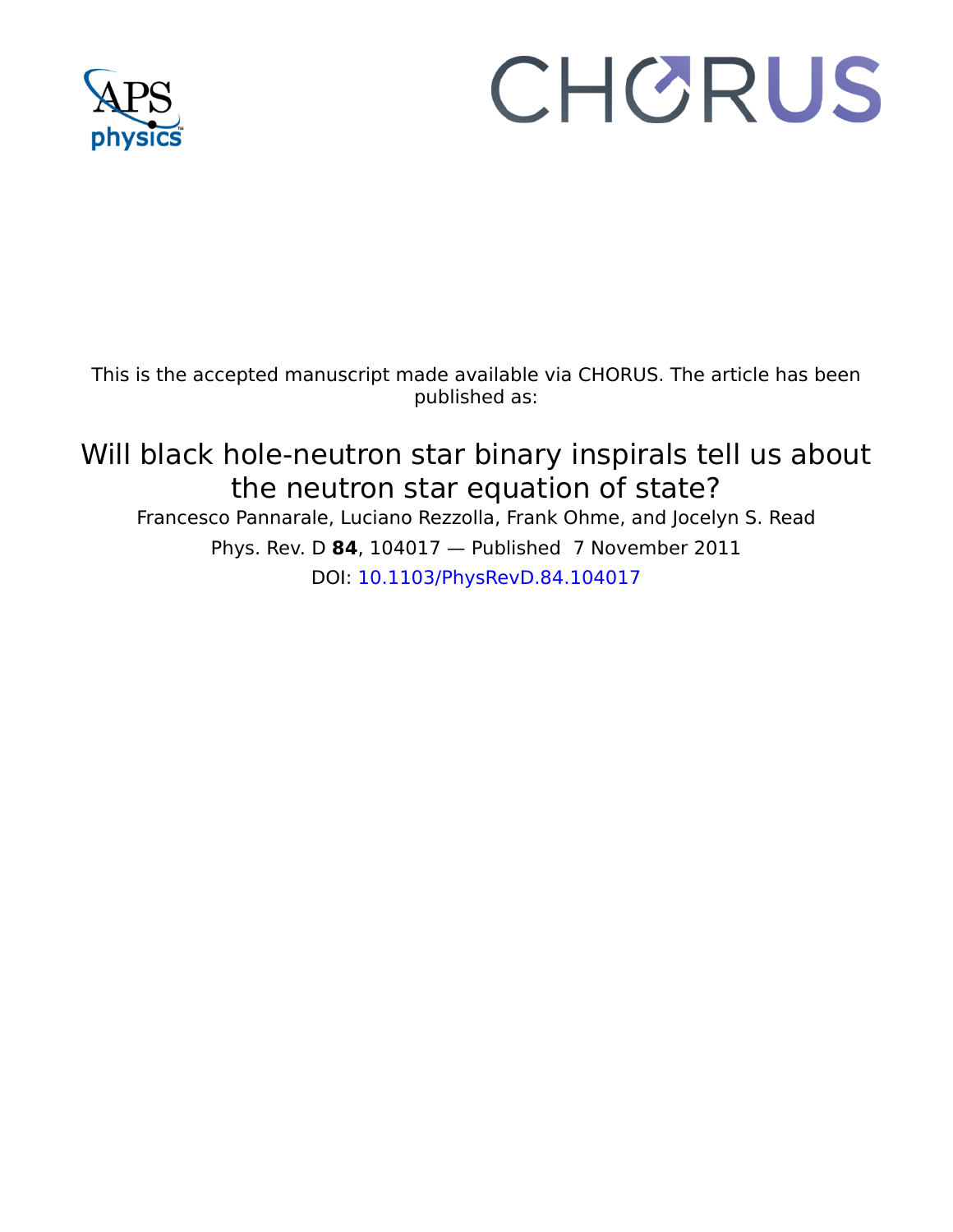## **Will black hole-neutron star binary inspirals tell us about the neutron star equation of state?**

Francesco Pannarale,<sup>1</sup> Luciano Rezzolla,<sup>1,2</sup> Frank Ohme,<sup>1</sup> and Jocelyn S. Read<sup>3</sup>

<sup>1</sup> Max-Planck-Institut für Gravitationsphysik, Albert Einstein Institut, Potsdam, Germany

<sup>2</sup>*Department of Physics and Astronomy, Louisiana State University, Baton Rouge, LA, USA*

<sup>3</sup>*Department of Physics and Astronomy, The University of Mississippi, University, MS 38677, USA*

The strong tidal forces that arise during the last stages of the life of a black hole-neutron star binary may severely distort, and possibly disrupt, the star. Both phenomena will imprint signatures about the stellar structure in the emitted gravitational radiation. The information from the disruption, however, is confined to very high frequencies, where detectors are not very sensitive. We thus assess whether the lack of tidal distortion corrections in data-analysis pipelines will affect the detection of the *inspiral* part of the signal and whether these may yield information on the equation of state of matter at nuclear densities. Using recent post-Newtonian expressions and realistic equations of state to model these scenarios, we find that point-particle templates are sufficient for the detection of black hole-neutron star inspiralling binaries, with a loss of signals below 1% for both second and third-generation detectors. Such detections may be able to constrain particularly stiff equations of state, but will be unable to reveal the presence of a neutron star with a soft equation of state.

PACS numbers: 04.25.dk, 04.25.Nx, 04.30.Db, 04.40.Dg, 95.30.Sf, 97.60.Jd

*Introduction.* Coalescing binaries of stellar-mass compact objects, *i.e.* black holes (BHs) and neutron stars (NSs), are a primary target for gravitational wave (GW) searches performed with kilometer-size laser-interferometric detectors, such as LIGO and Virgo, and one of the most promising for a first detection. Binaries containing at least one NS are particularly interesting because their GW signal contains signatures of the physical conditions of matter at nuclear densities (see, *e.g.* [1– [9](#page-4-1)]) and may thus eventually reveal the equation of state (EOS) of NSs, which is currently highly uncertain [10].

Surge binaries of sevara-lines conjugation-<br>since the accurate determination-<br>since the accurate determinational wave (G[W](#page-4-2)) searches performed made through numeric<br>laser-interferometric detectors, such as of which are still PACS numbers: 04.2 atc.04.2 ex.8 (44.2 sec.9 (44.2 atc.04.2 sec.9 (44.4 atc.04.2 sec.9 matcher of the NS properties, they have also highlighted bolss, the CHM in the HIM in the CHM in the access of HIM in the CHM in the C In the case of BH-NS binaries, in particular, the most relevant of such signatures was traditionally thought to be the GW frequency above which no hydrostatic equilibrium is possible,  $f_{\text{tide}}$ . Because this frequency was identified with the complete tidal disruption of the NS, the GW amplitude was consequently assumed to decay rapidly for larger frequencies [11] and information on the EOS was thought to be inferrable from  $f_{\text{tide}}$  for binaries in which the NS were to be disrupted before the system reaches the Innermost Stable Circular Orbit (ISCO). This picture was considerably modified by the recent numerical-relativity simulations presented in [12] which, instead, highlighted that  $f_{\text{tide}}$  effectively marks only the onset of *mass-shedding*. The complete tidal disruption, on the other hand, is achieved only later and at higher frequencies, so that the GW spectrum decays exponentially at a cutoff frequency  $f_{\text{cutoff}} \simeq (1.2 - 1.5) f_{\text{tide}}$ . Stated differently, in contrast to the expectations of [11], the GW spectrum shows no distinctive feature at the mass-shedding frequency  $f_{\text{tide}}$ ; conversely, information on the NS EOS is in principle accessible through  $f<sub>cutoff</sub>$ . The two frequencies do not coincide because the tidal disruption is not instantaneous and the GW frequency changes rapidly in time, so that the transition from a chirping signal to an exponentially decaying one is pushed to higher frequencies. The difference between  $f_{\text{tide}}$  and  $f_{\text{cutoff}}$  increases as  $f_{\text{tide}}$  approaches the GW frequency at the ISCO,  $f_{\text{ISCO}}$  [\[12\]](#page-4-4).

If recent numerical relativity simulations have pointed out the importance of the cutoff frequency as a very significant marker of the NS properties, they have also highlighted that the accurate determination of such frequency may only be made through numerical simulations, the computational costs of which are still prohibitive for a complete scan of the space of parameters. Moreover, it will be the inspiral portion of the GW signal that will be fully contained in the most sensitive part of the sensitivity curve of ground-based detectors.

In light of all this, two questions follow naturally. (1) Will the use of point-particle template banks for *inspiral* searches cause a loss in the number of detected signals because of the small but secular tidal effects that develop? (2) Will such effects be large enough to provide us with information about the NS EOS? We address here both questions by computing the GW phase evolution of BH-NS binaries when tidal effects are taken into account and by contrasting it with the one expected when both the BH and NS are treated as point-particles. We find that the tidal corrections to the phase evolution depend sensitively on the NS EOS, but also that they are generally small. Hence, present data-analysis pipelines, which do not include tidal corrections, are sufficient for a successful detection of BH-NS inspirals, but only a particularly stiff EOS would mark the GW signal sufficiently for us to determine it.

*Methodology.* Early inspiral tidal effects may be effectively described in terms of a single EOS-dependent tidal deformability parameter  $\lambda$  [5–7, 13] (also indicated as  $\mu_2$  [5, [7](#page-4-6)]), defined as the ratio of the quadrupole deformation induced on a star and the static external quadrupolar tidal field inducing the deformation, in this case the tidal field of its companion. The tidal deformability parameter is calculated via a linear axisymmetric  $\ell = 2$  static perturbation around the centreof-mass of the star, along the axis connecting the two companions; it depends on the EOS via the NS radius, R, and the  $\ell = 2$  apsidal constant, or Love number,  $k_2$ , through the relation  $\lambda = 2k_2R^5/(3G)$  [\[14](#page-4-8)[–16\]](#page-4-9). The  $\ell = 2$  tidal deformation is expected to be the dominant source of EOSdependent modifications to the inspiral phase evolution up to the last few orbits of the inspiral prior to the merger, when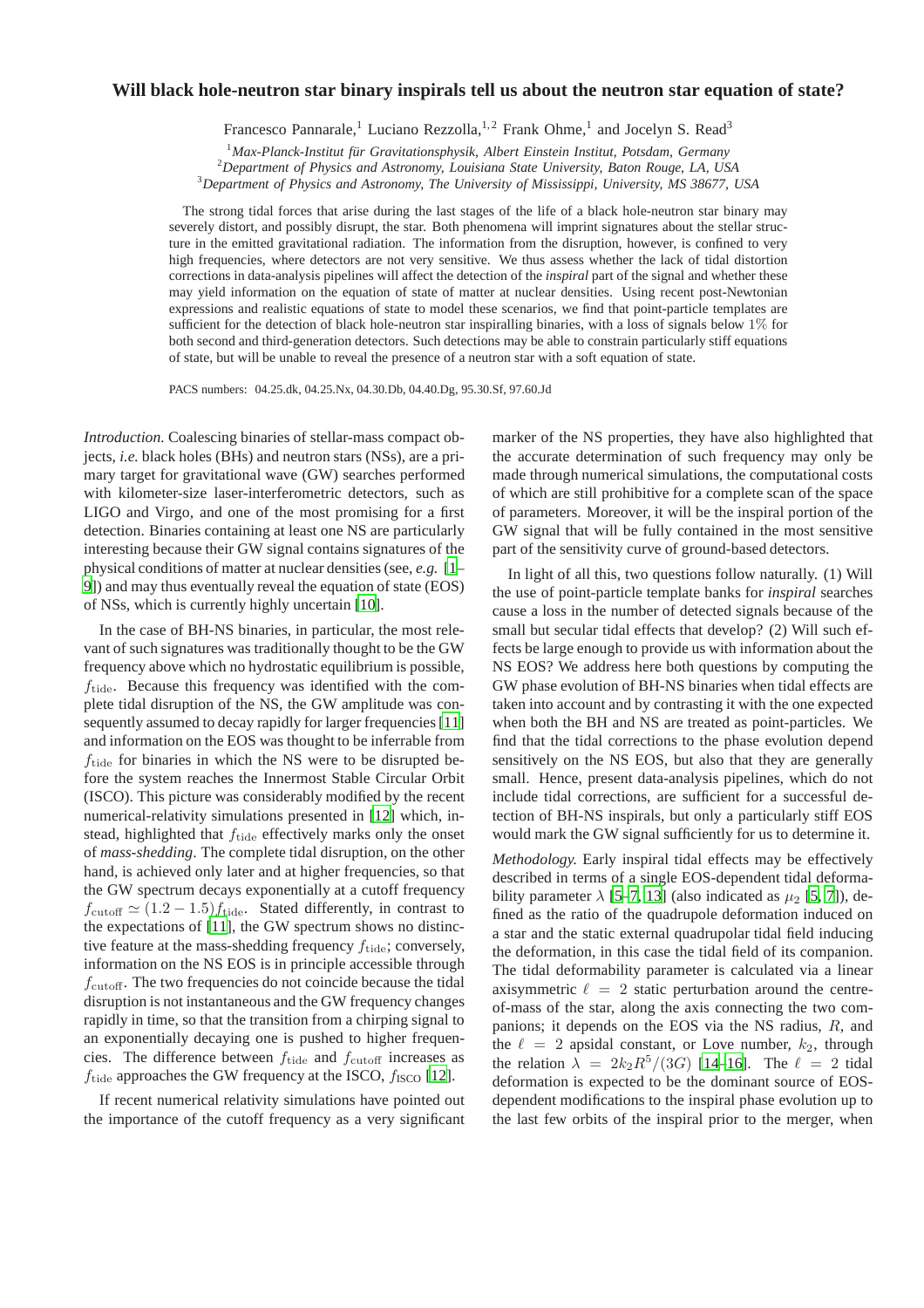

<span id="page-2-0"></span>FIG. 1. Tracks of inspiralling BH-NS binaries at 100 Mpc, for  $a = 0$  and a PS EOS (red lines), and their position with respect to the sensitivities of AdLIGO (black line) and AdVirgo (light blue line). To avoid cluttering, we show only the strongest and the weakest signals, which refer to a 1.9  $M_{\odot}$  and a 1.2  $M_{\odot}$  NS, respectively, in binaries with mass ratio  $q = 0.1$  and  $q = 1/3$ . Each track is terminated at  $(f_{\text{end}}, \tilde{h}(f_{\text{end}})\sqrt{f_{\text{end}}})$ , the red dashed continuations are shown only for reference. The shaded region is the one spanned by all the termination points obtained by varying  $M_{\text{NS}}$  and q. A magnification reporting the lines at constant  $M_{\text{NS}}$  and q that limit the shaded area is shown in the right panel.

the mass-shedding takes over; higher-order in  $\ell$  and  $\lambda$ , nonlinear, and viscous dissipation corrections are all considerably smaller [\[6](#page-4-10)]. The imprint of  $\lambda$  on the inspiral of binary NSs was investigated in [\[6\]](#page-4-10), which concluded that, at a distance of 100 Mpc and using the inspiral below 450 Hz, AdLIGO would be only be able to constrain  $\lambda$  for an extremely stiff EOS.

In order to estimate the GW phase accumulated during the inspiral of BH-NS binaries due to tidal effects, we follow [\[6,](#page-4-10) [13\]](#page-4-7), with the obvious difference that only one NS provides the tidal contribution. We also include the first post-Newtonian (1PN) order tidal corrections calculated in [\[17\]](#page-4-11). Finally, while in [\[6\]](#page-4-10) the phase evolution was truncated at 450 Hz (roughly 80% of  $f_{\text{ISCO}}$  for two NSs with  $M_{\text{NS}} = 1.4 M_{\odot}$  and  $R =$ 15 km), we here set the value of the truncation frequency  $f_{\text{end}}$  to be the smaller of  $f_{\text{tide}}$  and  $f_{\text{ISCO}}$ . The latter is the frequency yielded by the minimum of the PN energy function (see below), while  $f_{\text{tide}}$  is determined using the relativistic toy model recently discussed in [\[18\]](#page-4-12), which reproduces numerical-relativity results for  $f_{\text{tide}}$  within  $\lesssim$  1%. In such a model the NS is described as an ellipsoid which deforms during the inspiral under the effect of the BH tidal field and its internal forces; this is consistent with the approach of [\[6](#page-4-10)], since only the  $\ell = 2$  tidal deformations are considered.

We contrast the point-particle description of the quadrupole GW phase  $(\phi_{PP})$  with the one obtained for a deformable, finite-size NS  $(\phi_{\lambda})$  by integrating the tidal corrections to  $d\phi/dx$ , where x is the PN expansion parameter, up to 1PN (relative) order [\[17\]](#page-4-11), *i.e.* we compute  $\Delta \phi \equiv \phi_{PP} - \phi_{\lambda}$  (which is positive, due to the attractive nature of the tidal coupling). We moreover determine the quadrupole mode of the gravitational radiation in the frequency domain  $h(f)$ . We use the inspiral part of spinning binary hybrid waveforms [Sect. III of [\[19](#page-4-13)]], augmenting the TaylorF2 phase  $\psi$  with  $\lambda$ -dependent tidal corrections up to 1PN (relative) order [Eqs. (3.8) in [\[17\]](#page-4-11)]. The PN expressions in [\[19](#page-4-13)] are derived from a 3PN expansion of the binding energy of the system and a 3.5PN (relative order) expansion of the GW energy flux [Eqs. (3.3)-(3.4) in [\[19\]](#page-4-13)], within the commonly used stationary phase approximation [\[20\]](#page-4-14); spin terms are included up to 2.5PN order in phase and 2PN order in amplitude. We use the TaylorT4 [\[21\]](#page-4-15) description to replace the  $dx/dt$  in the expression of the amplitude A. Even though leading-order tidal contributions are of 5PN order, as opposed to the point-particle terms which are kept up to 3PN or 3.5PN order, their coefficients "compensate" the smallness due to their PN order, making them comparable to 3PN and 3.5PN terms (see [\[14\]](#page-4-8) and [\[7](#page-4-6)] for detailed discussions). We perform all integrations in the frequency domain, from  $f_{\text{start}} = 10$  Hz (roughly the low-frequency cutoff of AdLIGO/AdVirgo) to  $f_{\text{end}} = \min(f_{\text{tide}}, f_{\text{ISCO}})$ .

The free parameters of our model are the NS (barotropic) EOS, the NS mass  $M_{\text{NS}}$ , which ranges between 1.2  $M_{\odot}$  and the EOS-dependent maximum value  $M_{\text{max}}$ , the binary mass ratio  $q \equiv M_{\text{NS}}/M_{\text{BH}}$ , which we vary between 1/10 and  $1/3$  [\[22](#page-4-16)], and the dimensionless BH spin parameter a, which is taken to be (anti-)aligned with the orbital angular momentum (equatorial inspirals). To bracket the possible impact of the EOS on BH-NS inspirals and their GW radiation, we consider three EOSs dubbed APR, GNH3, and PS, respectively. Our choice is motivated by the fact that the APR EOS [\[23\]](#page-4-17) is based on nuclear many-body calculations, may be favoured by the observations [\[24\]](#page-4-18), and yields NSs with low  $\lambda$ ; the GNH3 EOS [\[25\]](#page-5-0), on the other hand, is based on mean-field theory and yields intermediate  $\lambda$ ; finally, the "liquid" version of the PS EOS [\[26\]](#page-5-1) is somewhat dated but yields rather high  $\lambda$ . The set chosen, therefore, covers the relevant range of stiffness (APR being the softest and PS the stiffest) and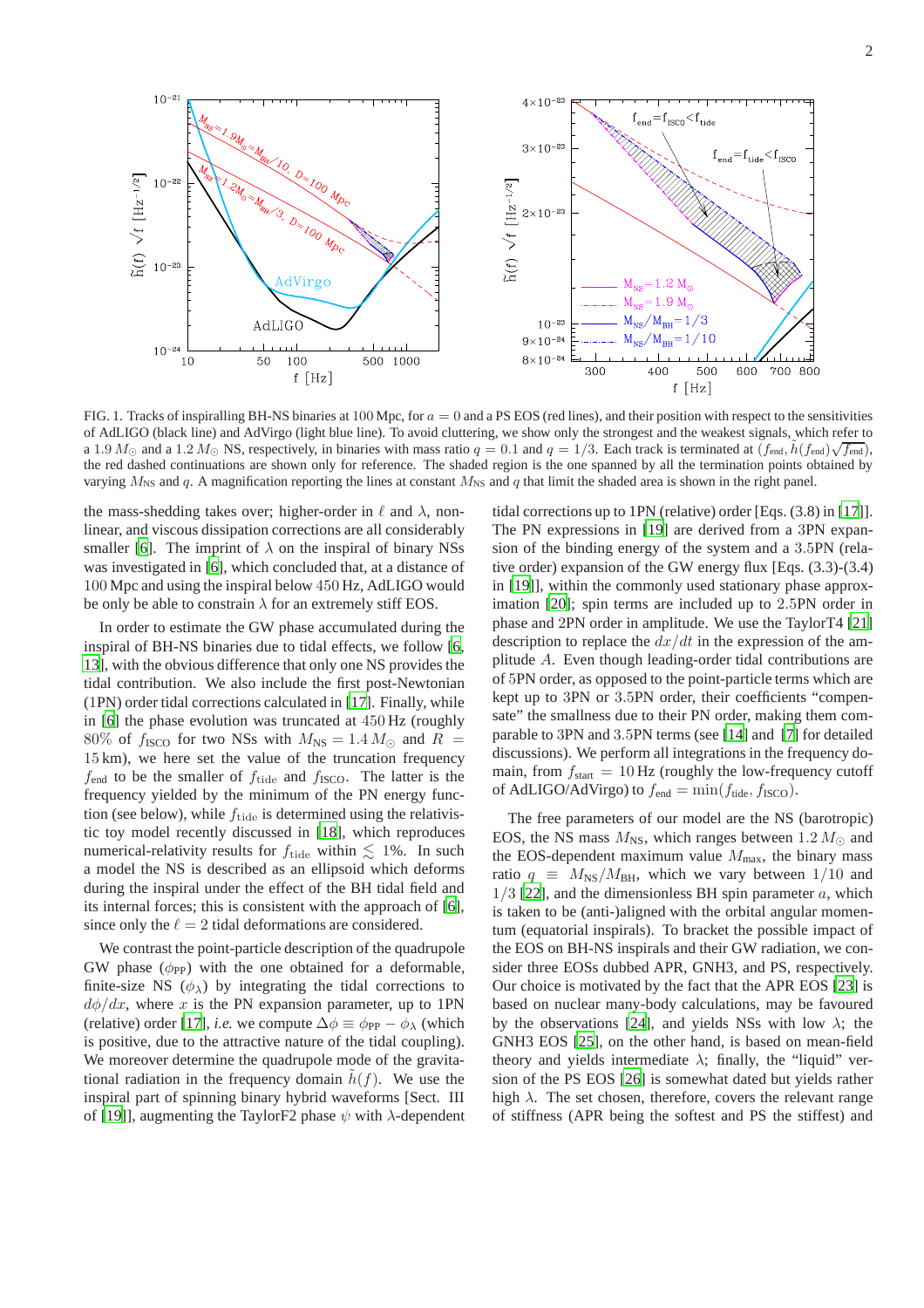

<span id="page-3-0"></span>FIG. 2. Tidal distortion contribution to the quadrupole GW phase  $\Delta\phi$  for the three representative EOSs. The tracks end at  $f_{\text{end}}$  and yield larger dephasings for stiffer EOSs, such as PS.

can be considered representative of a much larger sample of EOSs. Note that all of these EOSs have a maximum mass  $1.93 \leq M_{\text{max}}/M_{\odot} \leq 2.66.$ 

Figure [1](#page-2-0) illustrates the role played by  $f_{\text{end}}$ . We consider the PS EOS and non-spinning BHs and show the tracks of inspiralling BH-NS binaries at 100 Mpc (red solid lines), along with the sensitivity curves of AdLIGO (black line) and Ad-Virgo (light-blue line). The signal amplitudes are averaged over sky location and relative inclination of the binary. We show explicitly only the strongest and weakest signal, which refer to  $M_{\text{NS}} = 1.9 M_{\odot}$ ,  $q = 0.1$  and to  $M_{\text{NS}} = 1.2 M_{\odot}$ ,  $q =$ 1/3, respectively. The tracks terminate at  $(f_{\text{end}}^*, \tilde{h}(f_{\text{end}}) \sqrt{f_{\text{end}}}$ and their continuations as red dashed lines serve only as a reference. The shaded region, which is magnified in the right panel, is the one spanned by the termination point for all combinations of  $M_{\rm NS}/M_{\odot} \in [1.2, 1.9]$  and  $q \in [0.1, 1/3]$ .

*Dephasing and Overlaps.* Once a binary with parameters  $(q, a, M_{\text{NS}}, \lambda)$  is selected, we compute  $\Delta \phi(f_{\text{end}})$ . Overall, we find that  $\Delta \phi$ : *(i)* is greater for bigger  $\lambda$ 's, *i.e.* for more deformable NSs (see Fig. [2\)](#page-3-0); *(ii)* grows with q, *i.e.* for comparable masses; *(iii)* decreases as  $M_{\text{NS}}$  [cf. Eq. (21) in [\[6\]](#page-4-10)]; *(iv)* depends only weakly on the BH spin, since the only spin dependence may come through  $f_{\text{end}}$ , but binaries with  $f_{\text{end}} = f_{\text{tide}} < f_{\text{ISCO}}$  are hardly affected, since  $f_{\text{tide}}$  is not very sensitive to a, while binaries with  $f_{\text{end}} = f_{\text{ISCO}} < f_{\text{tide}}$  are those with high  $M_{\text{NS}}$  and low  $\lambda$ , so that the gain or loss in  $f_{\text{ISCO}}$  does not modify  $\Delta\phi$  significantly.

To determine whether the dephasings found may affect the detection of BH-NS inspiral events, we compute, for each binary, the *overlap* between the point-particle model of the GW inspiral signal  $(h_{PP})$  and the one which includes tidal deformability effects  $(h_{\lambda})$ ; this is the normalized inner product of the two signals, maximised over time and phase shifts, *i.e.*  $\mathcal{O}[h_{\text{PP}}, h_{\lambda}] \equiv \max_{\{t_0, \phi_0\}} \frac{\langle h_{\text{PP}} | h_{\lambda} \rangle}{\sqrt{\langle h_{\text{PP}} | h_{\text{PP}} \rangle \langle h_{\lambda} | h_{\lambda} \rangle}}$ , where the inner product is  $\langle h_{\text{PP}} | h_{\lambda} \rangle \equiv 4 \Re \int_{f_{\text{start}}}^{f_{\text{end}}} df \frac{\tilde{h}_{\text{PP}}(f) \tilde{h}_{\lambda}^*(f)}{S_h(f)}$  $\frac{S_h(f)^n \lambda^{(f)}}{S_h(f)}$ ,  $S_h(f)$ being the noise power spectral density of a chosen detector. Note that we are implicitly assuming that the waveforms including tidal effects are the "real" signals and treating the point-particle waveforms as the templates used to detect them.

Our results for the three EOSs considered and a BH with  $a = 0$  are shown in Fig. [3](#page-3-1) for AdLIGO. Note that for any EOS choice and for any combination of the BH and NS masses, the overlap is always greater than 0.997, which corresponds to a



<span id="page-3-1"></span>FIG. 3. Overlaps between PN waveforms for BH-NS binary systems modelled as point-particles ("PP") and with the inclusion of tidal distortion effects (" $\lambda$ "). The overlap is calculated for the AdLIGO detector and for non-spinning BHs.

1% loss of signals; this is true even for spins up to  $a = 1$ . The smallest overlap is given by the PS EOS combined with  $M_{\text{NS}} = 1.2 M_{\odot}, q = 1/3$  (the leading-order tidal contribution to the phase  $\psi(f)$  being  $\propto \frac{(12+q)q^{4/3}}{(1+q)^{4/3}}$  $\frac{12+q)q^{7/3}}{(1+q)^{4/3}} f^{5/3}$ , and  $a = 1$ (inclusion of spin changes overlaps by  $< 10^{-3}$ ). Hence, even if all binaries were to have these extreme properties, the loss of signals would be less than 1%. All in all, BH-BH inspiral templates will allow second-generation interferometers to detect inspiralling BH-NS binaries with less than a 1% loss of signals. Similar results hold for the third-generation detector Einstein Telescope (ET) [\[27](#page-5-2)], with a minimum possible overlap of about 0.995.

*Measurability.* Determining that the fraction of lost signals is below 1% does not address the question of whether the detected signals may be used to learn about the EOS. To address this point, we consider a nominal detector-binary distance of 100 Mpc and calculate the distinguishability as  $\delta h_{\text{PP},\lambda} \equiv \langle h_{\text{PP}} - h_{\lambda} | h_{\text{PP}} - h_{\lambda} \rangle \gtrsim 2(1 - \mathcal{O}[h_{\text{PP}}, h_{\lambda}]) \rho^2$ , where  $\rho^2 = \langle h_{\text{PP}} | h_{\text{PP}} \rangle \simeq \langle h_{\lambda} | h_{\lambda} \rangle$  is the signal-to-noise-ratio (SNR) and we neglected the term  $\langle h_{PP} | h_{PP} \rangle - \langle h_{\lambda} | h_{\lambda} \rangle \sim 10^{-4}$ . Since we treat  $h_{PP}$  as the "template" and  $h_{\lambda}$  as the "signal", a necessary (but not sufficient) condition to distinguish between the two is that  $\delta h_{PP,\lambda} > 1$  [\[28](#page-5-3)]. Clearly, the greater  $\delta h_{PP,\lambda}$ , the higher the chances of measuring the tidal effects.

In Fig. [4,](#page-4-19) we consider AdLIGO and report  $\delta h_{PP,\lambda}$  for binaries with  $a = 0$ . In calculating the distinguishability, we average the signal amplitudes both over sky location and over relative inclination of the binary. Note the existence of a region where  $\delta h_{PP, \lambda} < 1$  for all EOSs (white area) in the space of parameters  $(q, M_{\text{NS}})$ ; this indicates that the inspiral of BH-NS binaries falling in this region will not be distinguishable from a BH-BH inspiral. For larger mass ratios and smaller NS masses,  $\delta h_{PP, \lambda}$  increases, becoming equal to 1 first for the PS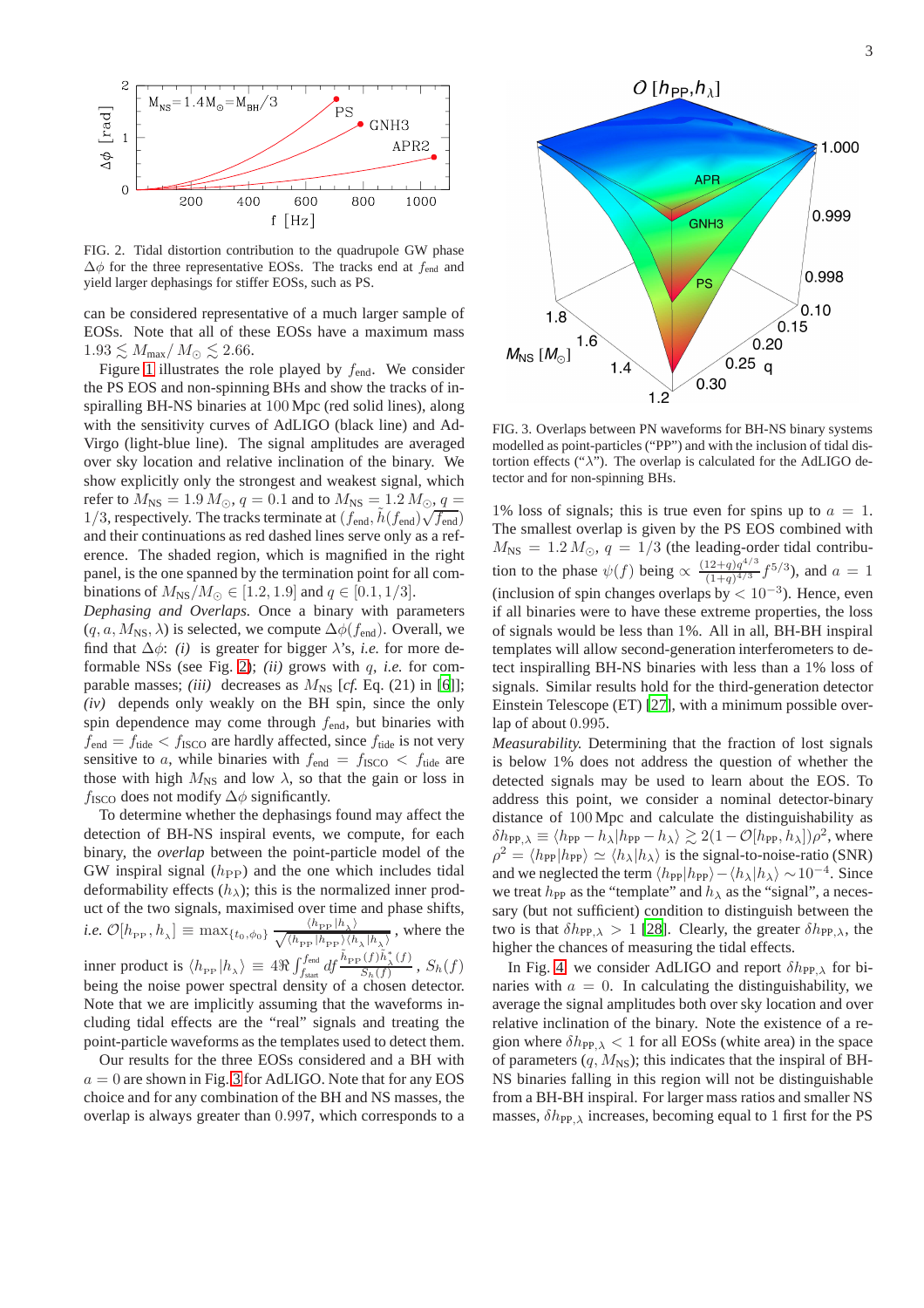

<span id="page-4-19"></span>FIG. 4. Distinguishability  $\delta h_{PP, \lambda}$  by AdLIGO for binaries at 100 Mpc and with  $a = 0$ . In the white area  $\delta h_{PP, \lambda} < 1$  for all EOSs, in the red-shaded one  $\delta h_{\text{PP,PS}} > 1$ , and in the blue-shaded one  $\delta h_{\text{PP,GNH3}} > 1$ . Contours for  $h_{\text{PP},\lambda} = 1, 4$  are shown for both EOSs. The black star marks a canonical 10  $M_{\odot}$ -1.4  $M_{\odot}$  BH-NS binary.

EOS (red-shaded area) and then for the less stiff GNH3 EOS (blue-shaded area). The maximum value of  $\delta h_{PP, \lambda}$  is ~ 10 (∼ 5) for the PS (GNH3) EOS. Note that the black star pinpoints a canonical 10  $M_{\odot}$ -1.4  $M_{\odot}$  BH-NS binary and that, for the popular APR EOS,  $\delta h_{PP,APR} < 1$  for any  $(q, M_{NS})$ ; we briefly mention that even if we push our calculations to  $q < 1$ (baring in mind that the model of [\[18](#page-4-12)] should break down for such high  $q$ 's),  $\delta h_{\text{PP,APR}}$  hardly reaches 2 for this EOS. However, an APR(-like) EOS may become measurable if the binary is optimally oriented and/or is less than 100 Mpc away. The PS, GNH3, and APR EOS are (marginally) distinguishable by AdLIGO within a range of 310, 225, and 75 Mpc, respectively, for a 3.6  $M_{\odot}$ -1.2  $M_{\odot}$  BH-NS binary.

To test the robustness of our results, we repeated all calculations after artificially decreasing  $f_{\text{end}}$  by 20%. Even though the overlaps (distinguishabilities) increased (decreased) a little (*e.g.* the minimum overlap increased by less than 10<sup>−</sup><sup>3</sup> and the regions in which  $h_{PP,\lambda} \gtrsim 1$  were practically unmodified), our conclusions remained unchanged, thus suggesting that our results are robust even for non-negligible changes of  $f_{\text{end}}$ .

*Conclusions.* The use of point-particle templates to detect BH-NS inspirals leads to a loss of detected signals which is below 1% for both AdLIGO/AdVirgo and ET. Moreover, for binaries at 100 Mpc, AdLIGO/AdVirgo will essentially be "blind" to tidal effects if superdense matter follows an APR-like EOS and may be able to reveal them only for NSs with a particularly stiff EOS and in large-mass-ratio binaries. This scenario improves for a more sensitive detector such as ET. In this case, the larger SNRs lead to a two-order of magnitude gain in  $\delta h_{PP,\lambda}$ , so that even soft EOSs, like APR, are distinguishable.

A final remark should be made. The results presented here make use of the most accurate PN expressions available to date and the comparisons made with and without tidal corrections remove in part the problem of systematic biases in the PN formulation, which could be large for  $q \leq 1$ . Yet, they do not account for higher-order deformation corrections which could amplify tidal parameters [\[7,](#page-4-6) [9\]](#page-4-1), and nonlinear responses to the tidal field, such as those produced by crust fracturing or resonant tidal excitation of stellar modes [\[29\]](#page-5-4). Although these contributions should yield only fractional corrections to the already-small dephasings, either increasing or decreasing them, it is only their proper inclusion that will provide conclusive limits on the tidal effects that affect the inspiral signal.

*Acknowledgments.* It is a pleasure to thank E. Berti, T. Damour, T. Hinderer, A. Nagar, B. S. Sathyaprakash, and A. Tonita for carefully reading the manuscript. This work was supported in part by the DFG grant SFB/Transregio 7, by "CompStar", a Research Networking Programme of the European Science Foundation, and by NSF grant PHY-0900735.

- <span id="page-4-0"></span>[1] L. Baiotti, B. Giacomazzo, and L. Rezzolla, Phys. Rev. D **78**[, 084033 \(2008\).](http://dx.doi.org/10.1103/PhysRevD.78.084033)
- [2] M. D. Duez, F. Foucart, L. E. Kidder, C. D. Ott, and S. A. Teukolsky, [Class. Quantum Grav.](http://dx.doi.org/10.1088/0264-9381/27/11/114106) **27**, 114106 (2010).
- [3] K. Kyutoku, M. Shibata, and K. Taniguchi, Phys. Rev. D **82**[, 044049 \(2010\).](http://dx.doi.org/10.1103/PhysRevD.82.044049)
- [4] B. Giacomazzo, L. Rezzolla, and L. Baiotti, [Mon. Not. R. Astron. Soc.](http://dx.doi.org/10.1111/j.1745-3933.2009.00745.x) **399**, L164 (2009).
- <span id="page-4-5"></span>[5] T. Damour and A. Nagar, Phys. Rev. D **80**[, 084035 \(2009\).](http://dx.doi.org/10.1103/PhysRevD.80.084035)
- <span id="page-4-10"></span>[6] T. Hinderer, B. D. Lackey, R. N. Lang, and J. S. Read, Phys. Rev. D **81**[, 123016 \(2010\).](http://dx.doi.org/10.1103/PhysRevD.81.123016)
- <span id="page-4-6"></span>[7] T. Damour and A. Nagar, Phys. Rev. D **81**[, 084016 \(2010\).](http://dx.doi.org/10.1103/PhysRevD.81.084016)
- [8] L. Rezzolla, L. Baiotti, B. Giacomazzo, D. Link, and J. A. Font, [Class. Quantum Grav.](http://dx.doi.org/10.1088/0264-9381/27/11/114105) **27**, 114105 (2010).
- <span id="page-4-1"></span>[9] L. Baiotti, T. Damour, B. Giacomazzo, A. Nagar, and L. Rezzolla, Phys. Rev. Lett. **105**[, 261101 \(2010\).](http://dx.doi.org/ 10.1103/PhysRevLett.105.261101)
- <span id="page-4-2"></span>[10] J. M. Lattimer and M. Prakash, Phys. Rep. **442**[, 109 \(2007\).](http://dx.doi.org/10.1016/j.physrep.2007.02.003)
- <span id="page-4-3"></span>[11] M. Vallisneri, [Phys. Rev. Lett.](http://dx.doi.org/10.1103/PhysRevLett.84.3519) **84**, 3519 (2000).
- <span id="page-4-4"></span>[12] M. Shibata and K. Taniguchi, Phys. Rev. D **77**[, 084015 \(2008\).](http://dx.doi.org/10.1103/PhysRevD.77.084015)
- <span id="page-4-7"></span>[13] É. É. Flanagan and T. Hinderer, Phys. Rev. D **77**[, 021502 \(2008\).](http://dx.doi.org/ 10.1103/PhysRevD.77.021502)
- <span id="page-4-8"></span>[14] T. Mora and C. M. Will, Phys. Rev. D **69**[, 104021 \(2004\).](http://dx.doi.org/10.1103/PhysRevD.69.104021)
- [15] E. Berti, S. Iyer, and C. M. Will, Phys. Rev. D **77**[, 024019 \(2008\).](http://dx.doi.org/10.1103/PhysRevD.77.024019)
- <span id="page-4-9"></span>[16] T. Hinderer, [Astrophysical Journal](http://dx.doi.org/10.1086/533487) **677**, 1216 (2008).
- <span id="page-4-11"></span>[17] J. Vines, E. E. Flanagan, and T. Hinderer, Phys. Rev. D **83**[, 084051 \(2011\).](http://dx.doi.org/10.1103/PhysRevD.83.084051)
- <span id="page-4-12"></span>[18] F. Pannarale, A. Tonita, and L. Rezzolla, [Astrophys. Journ.](http://dx.doi.org/10.1088/0004-637X/727/2/95) **727**, 95 (2011).
- <span id="page-4-13"></span>[19] L. Santamaría et al., Phys. Rev. D 82[, 064016 \(2010\).](http://dx.doi.org/ 10.1103/PhysRevD.82.064016)
- <span id="page-4-14"></span>[20] B. S. Sathyaprakash and S. V. Dhurandhar, Phys. Rev. D **44**[, 3819 \(1991\).](http://dx.doi.org/10.1103/PhysRevD.44.3819)
- <span id="page-4-15"></span>[21] T. Damour, B. R. Iyer, and B. S. Sathyaprakash, Phys. Rev. D **63**[, 044023 \(2001\).](http://dx.doi.org/10.1103/PhysRevD.63.044023)
- <span id="page-4-16"></span>[22] K. Belczynski, R. E. Taam, V. Kalogera, F. Rasio, and T. Bulik, [Astrophys. J.](http://dx.doi.org/10.1086/513562) **662**, 504 (2007).
- <span id="page-4-17"></span>[23] A. Akmal, V. R. Pandharipande, and D. G. Ravenhall, Phys. Rev. C **58**[, 1804 \(1998\).](http://dx.doi.org/10.1103/PhysRevC.58.1804)
- <span id="page-4-18"></span>[24] A. W. Steiner, J. M. Lattimer, and E. F. Brown, [Astrophys. Journ.](http://dx.doi.org/10.1088/0004-637X/722/1/33) **722**, 33 (2010).